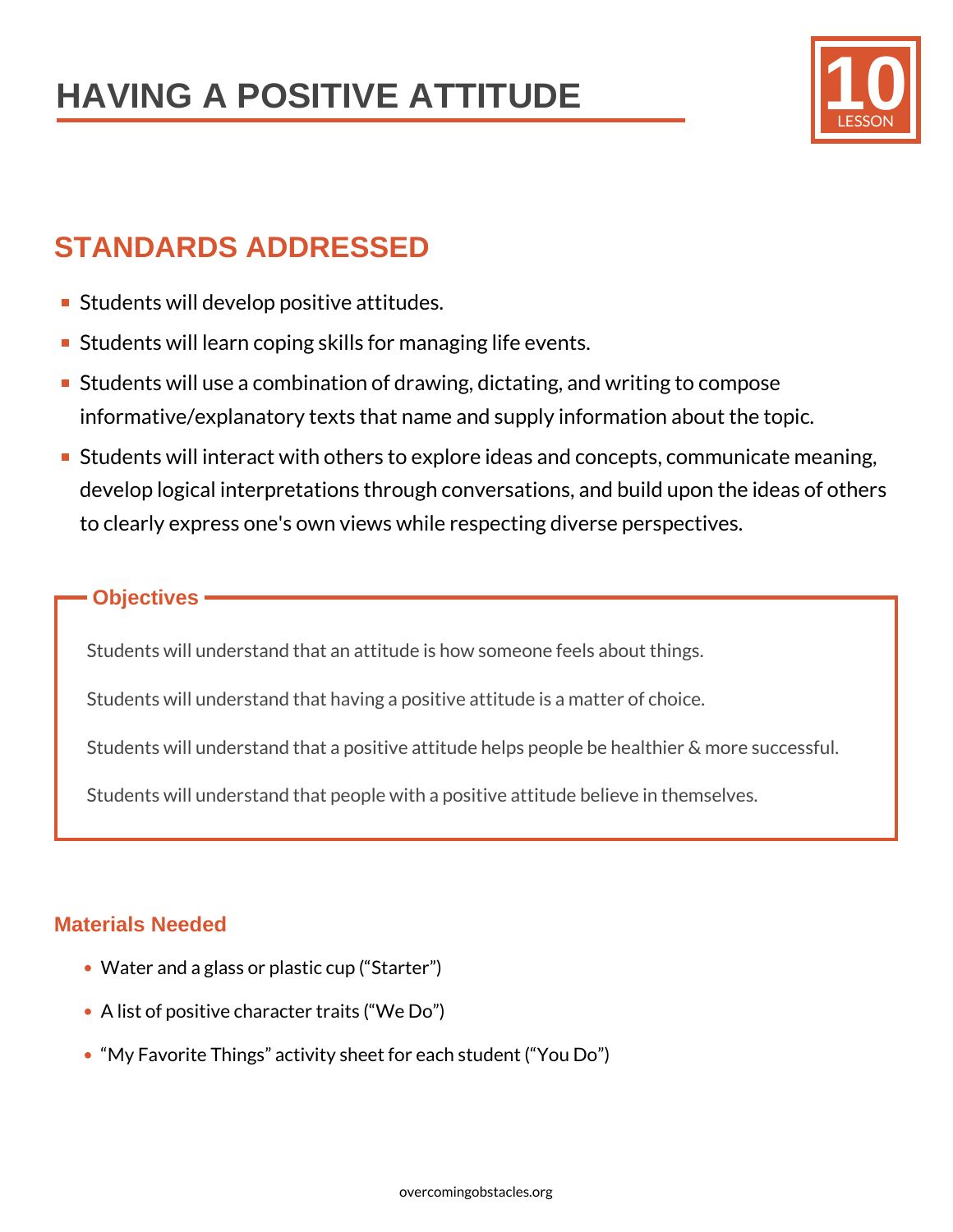#### **LESSON 10: HAVING A POSITIVE ATTITUDE**

**Starter** (5 minutes)

Define positive thinking for your class. (For example, "Choosing to pay attention to positive thoughts and dismissing negative ones.") Next, fill a glass halfway with water and ask students, "Is the glass half-empty or half-full?" Once students respond, discuss how viewing the glass as "half-full" is a positive outlook and viewing the glass as "half-empty" is more of a negative outlook. Tell students, "Having a positive attitude doesn't mean ignoring troubles. It means focusing on the good and not concentrating on the bad."

### **Teacher Presented Knowledge / I Do** (10 minutes)

Tell students, "I am going to describe two situations, and I want you to notice that when I look for the positive or the brighter side of each situation, I feel happier." Describe the two situations below. ( You can choose to use pictures to illustrate different situations.) Verbalize the thought process behind finding the brighter side:

- It is a rainy and gloomy day, and I was looking forward to being outside. (Brighter side: Rain allows flowers to grow and bloom.)
- I went to the zoo but did not get to see my favorite animal. (Brighter side: I was able to see and enjoy the other animals.)
- I am moving to a new city and must leave all my friends behind. (Brighter side: I can make new friends and will be able to explore a new city.)

Remind students that finding the brighter side of a negative situation will make it better.

### **Guided Student Practice / We Do** (15 minutes)

Distribute a sheet of paper and a pencil to each student. Instruct them to think of positive characteristics about themselves. Give examples of positive character traits, such as "friendly," "caring," "funny," "athletic," and "smart." Have students write down the positive character traits about themselves, and then have other students add one positive thing about each student.

### **Student Independent Practice / You Do** (30 minutes)

Tell students, "Sometimes it is hard to see the good in a bad situation. When this happens, I like to make a list of all of my favorite things in life. This helps me cheer up my mood and realize how many things I should be thankful for." Give each student a copy of the "My Favorite Things" activity sheet. Instruct them to draw pictures of their favorite things in the boxes on the activity sheet. Once students have completed the task, have volunteers share aloud what they chose to draw.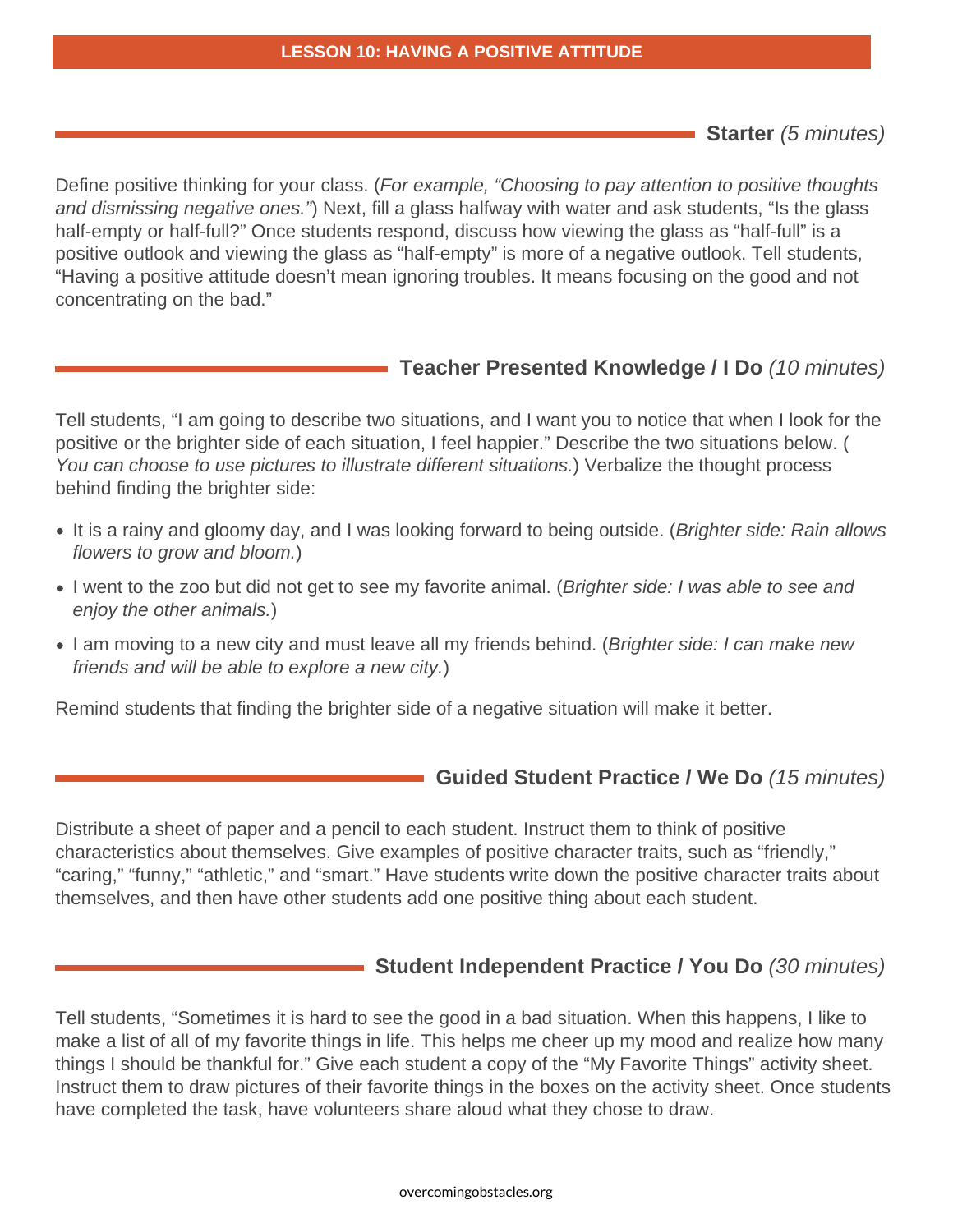#### **LESSON 10: HAVING A POSITIVE ATTITUDE**

**Closure** (3 minutes)

Remind students that having a positive attitude is a choice that each person should make every day. In order to have a positive attitude, it is important to look for the best in every situation. If that doesn't work, it can be helpful to think about one's favorite things.

### **Student Assessment**

- 1. How can you change the way you think?
- 2. What can you do to help others when they have a bad day?
- 3. How does having a positive attitude help you?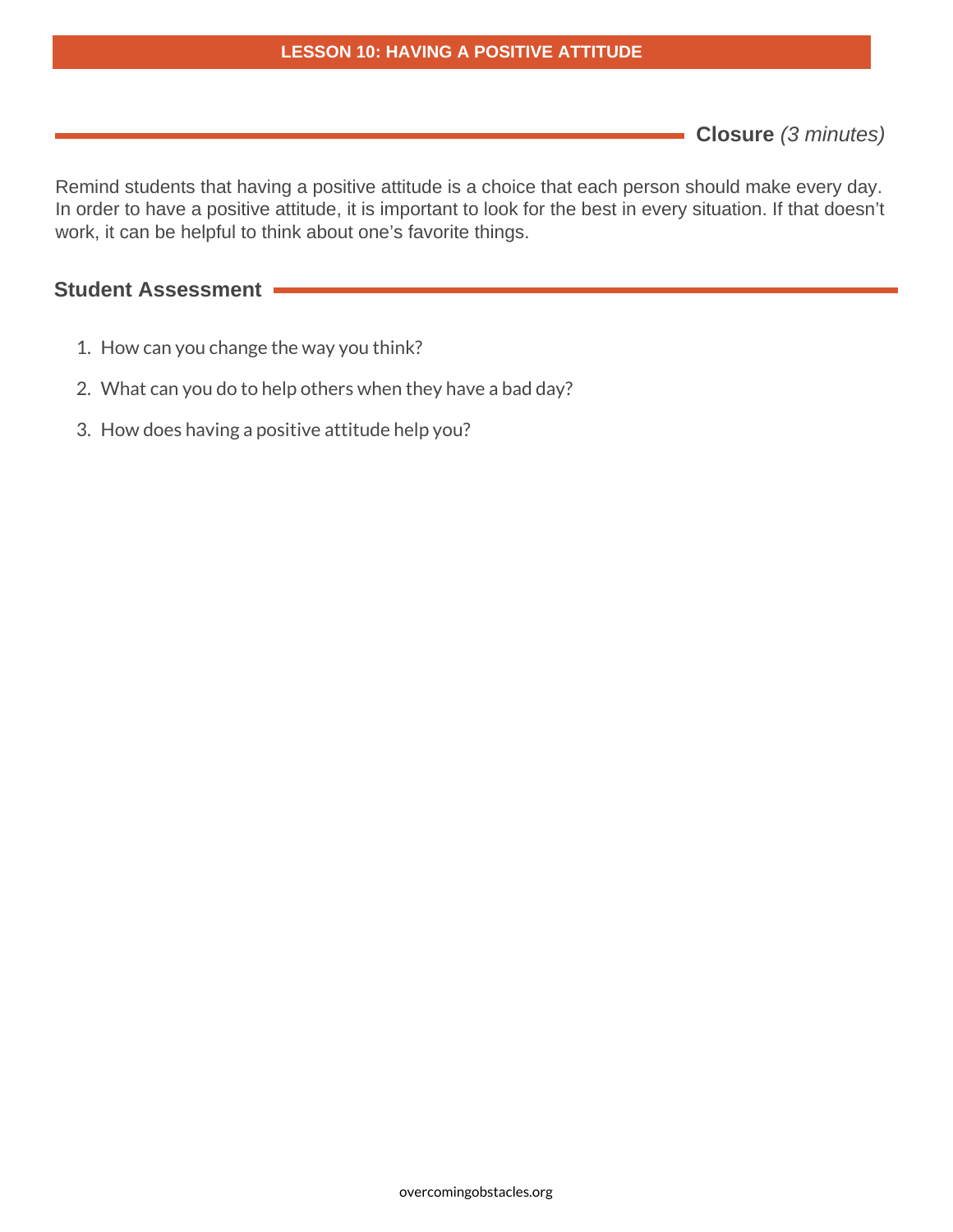# **LESSON EXTENSIONS**

### **Art Extension**

Have students create a self-portrait that includes positive character traits about themselves.

### **Art Extension**

Have students create "positivity glasses," oversized glasses that they decorate with positive images and positive phrases on each lens.

## **ELA Extension**

Have students create a "happy thoughts" journal. In this journal, students will write happy thoughts they have each day. They can read their journal whenever they are feeling negative.

## **Literature Extension**

Read the story Alexander and the Terrible, Horrible, No Good, Very Bad Day, by Judith Viorst, and ask students:

- What do you think this book is about?
- Have you ever had a bad day? What happened?
- Do you think Alexander helped himself turn his day around?
- What was Alexander's idea to make his day better?
- Do you think his day would have been better if he had changed the way he talked to himself?

### **Technology Extension**

Create a "word cloud" with positive character traits about each student and hang it in the classroom.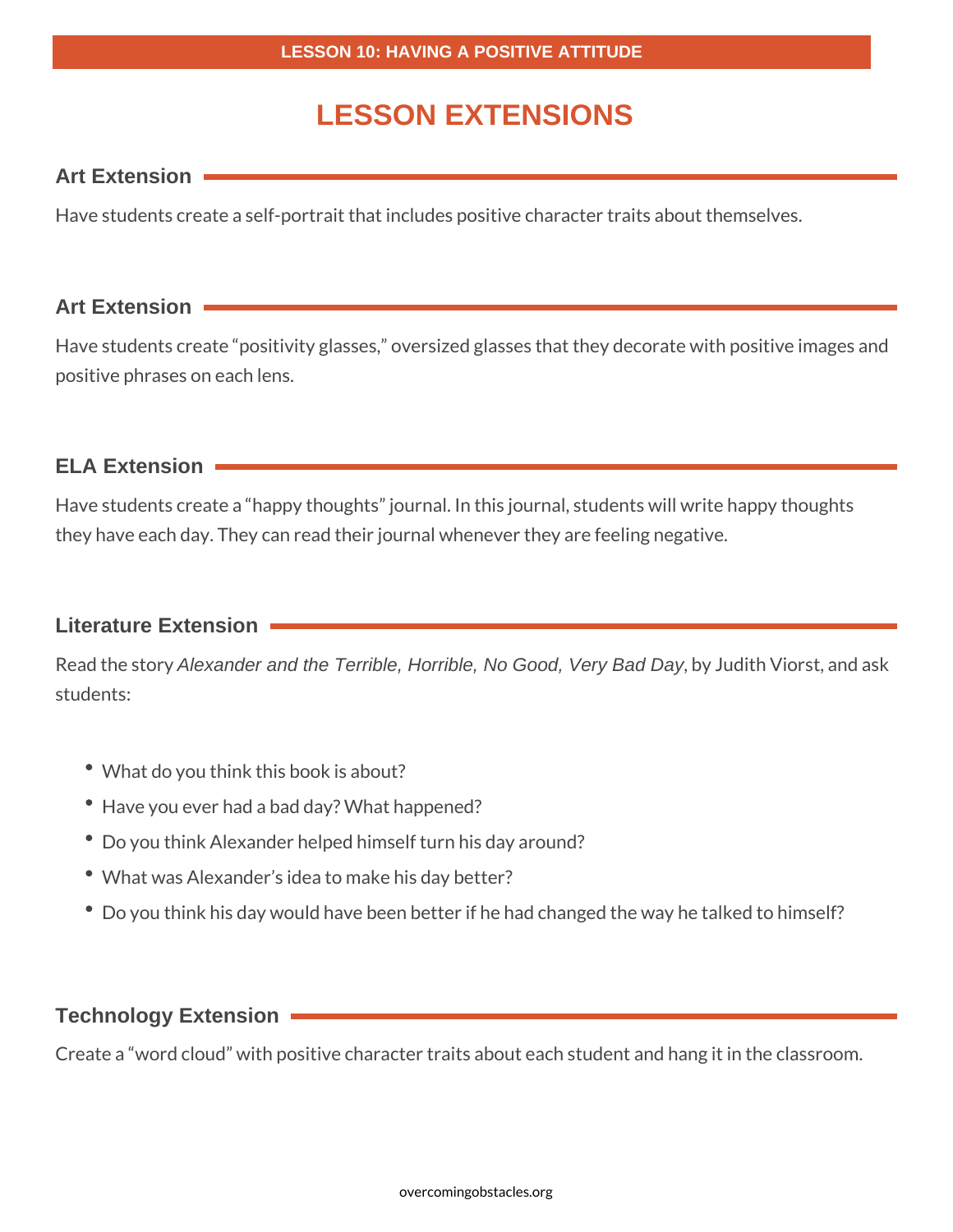# MY FAVORITE THINGS

| Whenever I am feeling down, I think of |                   |
|----------------------------------------|-------------------|
| Favorite Thing #1                      | Favorite Thing #2 |
| Favorite Thing #3                      | Favorite Thing #4 |
|                                        | to cheer me up!   |



**overcomingobstacles.org**